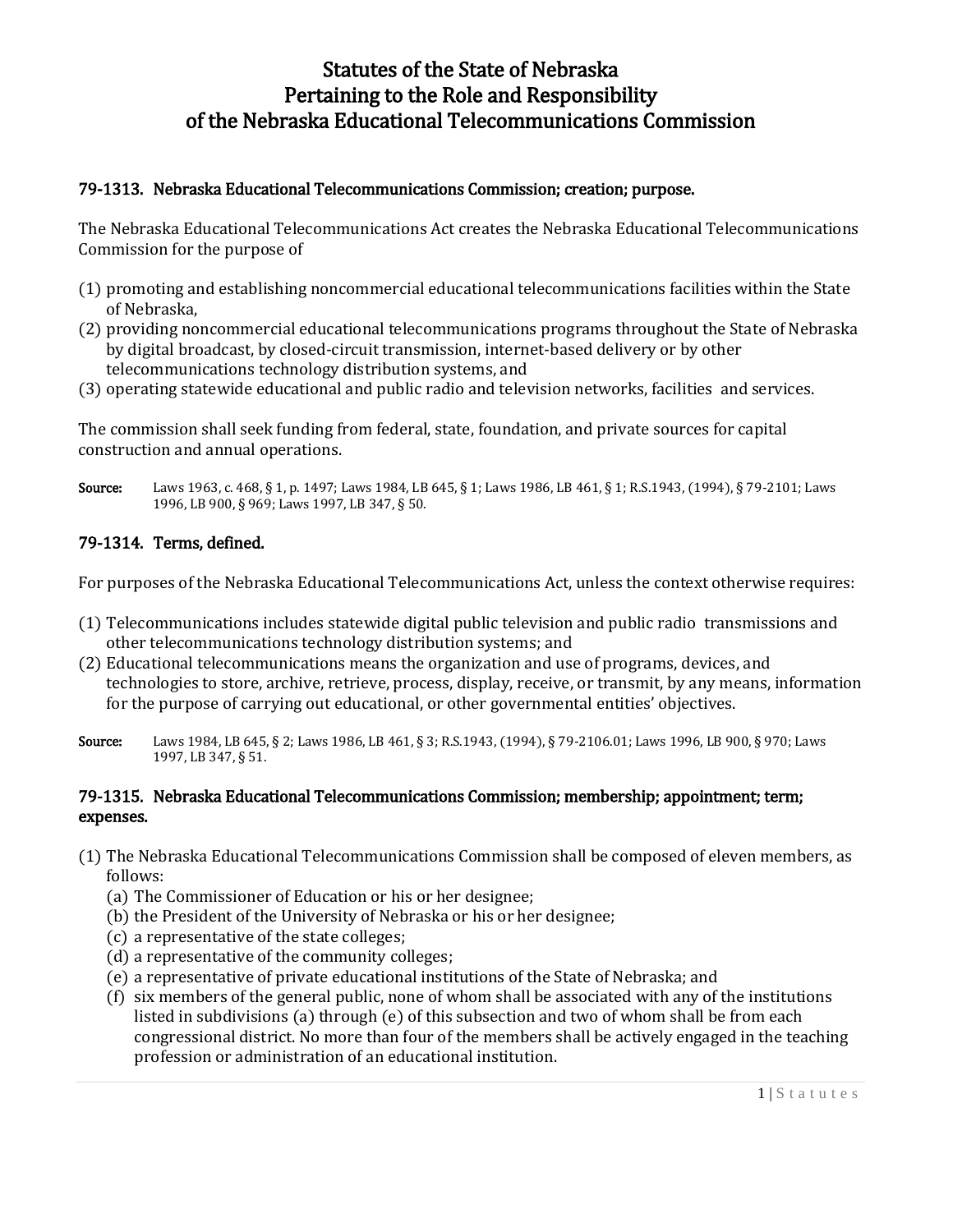- (2) The members described in subdivisions  $(1)(c)$  through  $(1)(f)$  of this section shall be appointed by the Governor with the approval of the Legislature for terms of four years, and the term of the member described in subdivision  $(1)(d)$  of this section shall be the same as the term of the member described in subdivision (1)(c) of this section. Vacancies shall be filled by the Governor for the unexpired term. The commission shall be nonpolitical in character, and selection of the members of the commission shall be made on a nonpolitical basis. No member of the commission shall receive any compensation for his or her services. Reimbursement shall be provided for reasonable and necessary expenses incurred in attending scheduled meetings of the commission as provided in sections 81-1174 to 81-1177. If the Commissioner of Education is unable to attend a commission meeting, the deputy commissioner of education or his or her designee is authorized to act on his or her behalf, and if the President of the University of Nebraska or his or her designee is unable to attend a commission meeting, the Executive Vice President and Provost for academic affairs is authorized to act on his or her behalf.
- Source: Laws 1963, c. 468, § 2, p. 1497; Laws 1965, c. 534, § 1, p. 1679; Laws 1969, c. 741, § 1, p. 2794; Laws 1969, c. 742, § 1, p. 2795; Laws 1981, LB 204, § 161; Laws 1984, LB 645, § 3; Laws 1988, LB 939, § 1; Laws 1991, LB 43, § 1; Laws 1994, LB 854, § 1; R.S.1943, (1994), § 79-2102; Laws 1996, LB 900, § 971; Laws 1997, LB 347, § 52.

## 79-1316. Educational telecommunications; commission; powers; duties.

The powers and duties of the Nebraska Educational Telecommunications Commission are:

- (1) To promote and sponsor a noncommercial educational television network to serve a series of interconnecting units throughout the State of Nebraska;
- (2) To promote and support locally operated or state-operated noncommercial educational radio stations with satellite receiving capabilities and improved transmitter coverage;
- (3) To apply for and to receive and hold such authorizations, licenses, and assignments of channels from the Federal Communications Commission as may be necessary to conduct such educational telecommunications programs by standard radio and television broadcast or by other telecommunications technology broadcast systems and to prepare, file, and prosecute before the Federal Communications Commission all applications, reports, or other documents or requests for authorization of any kind necessary or appropriate to achieve the purposes set forth in the Nebraska Educational Telecommunications Act;
- (4) To receive gifts and contributions from public and private sources to be expended in providing educational telecommunications facilities and programs;
- (5) To acquire real estate and other property as an agency of the State of Nebraska and to hold and use the same for educational telecommunications purposes;
- (6) To contract for the construction, repair, maintenance, and operation of telecommunications facilities;
- (7) To contract with common carriers, qualified under the laws of the State of Nebraska, to provide interconnecting channels or satellite facilities in support of radio, television, and other telecommunications technology services unless it is first determined by the Nebraska Educational Telecommunications Commission that state-owned interconnecting channels can be constructed and operated that would furnish a comparable quality of service at a cost to the state that would be less than if such channels were provided by qualified common carriers;
- (8) To provide for programming for the visually impaired, other print-handicapped persons, and the deaf and hard of hearing as authorized by the Federal Communications Commission under subsidiary communications authority rules, through contracts with appropriate nonprofit corporations or organizations which have been created for such purpose;
- (9) To arrange for the operation of statewide educational telecommunications networks, as directed by the Nebraska Educational Telecommunications Commission, consistent with the provisions of the federal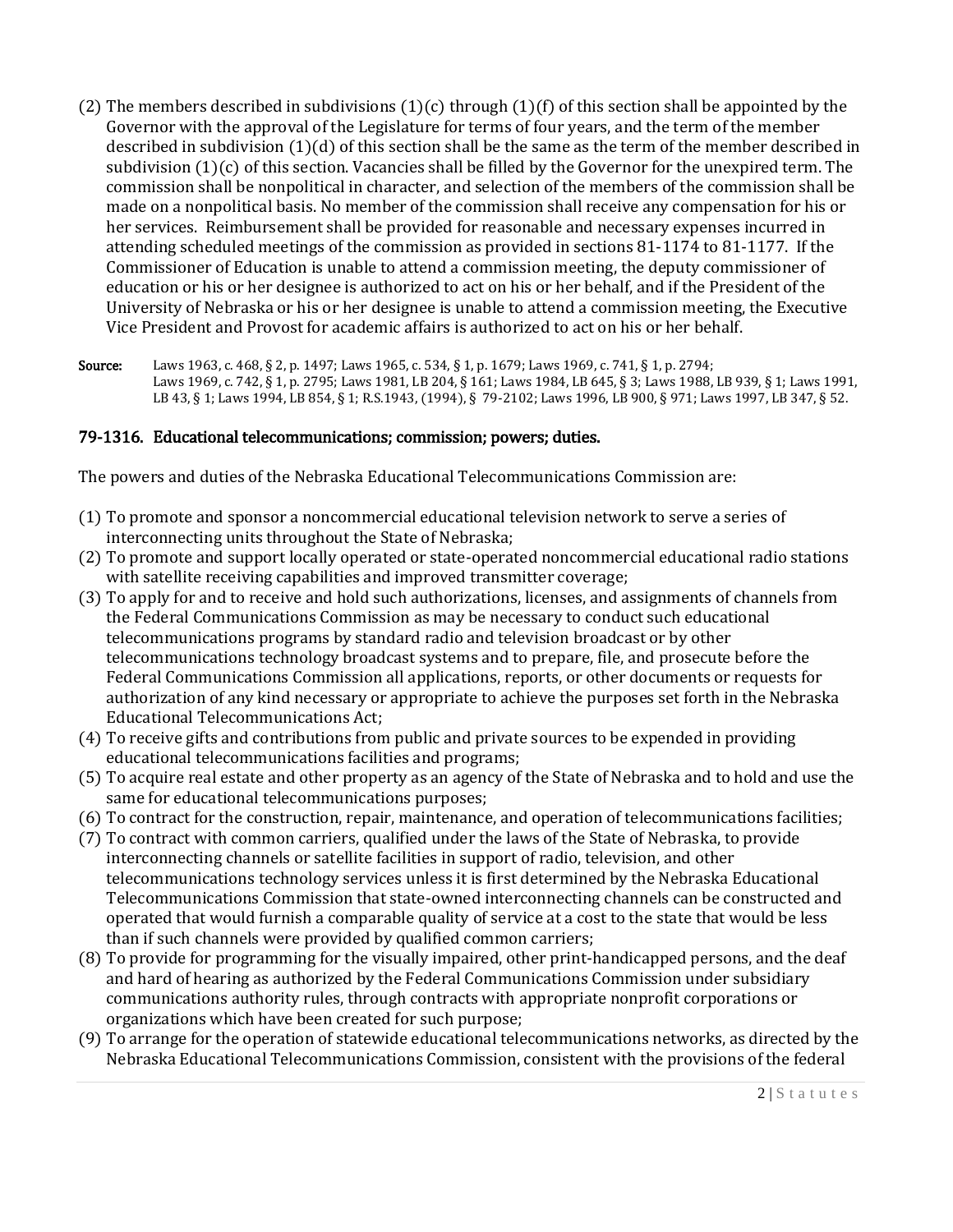Communications Act of 1934, as amended, and applicable rules and regulations, with policies of the Federal Communications Commission, in cooperation with the State Board of Education insofar as elementary and secondary education programs are concerned, and in cooperation with the Coordinating Commission for Postsecondary Education insofar as postsecondary education programs are concerned;

- (10) After taking into consideration the needs of the entire state, to establish and maintain general policies relating to the nature and character of educational telecommunications broadcasts or transmissions;
- (11) To review, or cause to be reviewed by a person designated by the commission, all programs presented on the network prior to broadcast or transmission to insure that the programs are suitable for viewing and listening. Such suitability shall be determined by evaluating the content of the program, and screening the programs if necessary, as to their educational value and whether they enhance the cultural appreciation of the viewer and listener and do not appeal to his or her prurient interest. When it is obvious from an examination of the descriptive program materials that a program is suitable for presenting on the network, no further review shall be required;
- (12) To cooperate with federal or state agencies for the purpose of obtaining matching federal or state funds and providing educational telecommunications facilities of all types throughout the state and to make such reports as may be required of recipients of matching funds;
- (13) To arrange for and provide standard radio and television broadcast and other telecommunications technology transmissions of noncommercial educational telecommunications programs to Nebraska citizens and institutions, but no tax funds shall be used for program advertising which may only be financed out of funds received from foundations or individual gifts;
- (14) To coordinate with Nebraska agencies that deal with telecommunications activities and are supported in whole or in part by public funds;
- (15) To adopt bylaws for the conduct of its affairs;
- (16) To make certain that the facilities are not used for any purpose which is contrary to the United States Constitution or the Constitution of Nebraska or for broadcasting propaganda or attempting to influence legislation;
- (17) To publish such informational material as it deems necessary and it may, at its discretion, charge appropriate fees therefor. The proceeds of all such fees shall be deposited in the State Educational Telecommunications Fund and shall be used by the commission solely for publishing such informational material. The commission shall provide to newspapers, radio stations, and other news media program schedules informing the public of programs approved by the commission; and
- (18) To maintain a digital archive of programs and education content which contain stories, events, individuals, and performances which are significant or prominent in Nebraska history.
- Source: Laws 1963, c. 468, § 3, p. 1497; Laws 1965, c. 535, § 2, p. 1682; Laws 1969, c. 743, § 1, p. 2799; Laws 1969, c. 744, § 1, p. 2802; Laws 1969, c. 742, § 2, p. 2796; Laws 1974, LB 306, § 1; Laws 1984, LB 645, § 4; Laws 1986, LB 461, § 2; R.S.1943, (1994), § 79-2103; Laws 1996, LB 900, § 972; Laws 1997, LB 347, § 53; Laws 2000, LB 1328, § 1. Effective date March 31, 2000.

# 79-1317. Educational telecommunications; commission; establish fees.

The Nebraska Educational Telecommunications Commission, in consultation with users of its telecommunications facilities, networks, and equipment, may establish user fees, penalty fees, or other fees as necessary for and consistent with the efficient and orderly use of its facilities, networks, and equipment.

Source: Laws 1995, LB 89, § 2; R.S.Supp.,1995, § 79-2103.01; Laws 1996, LB 900, § 973.